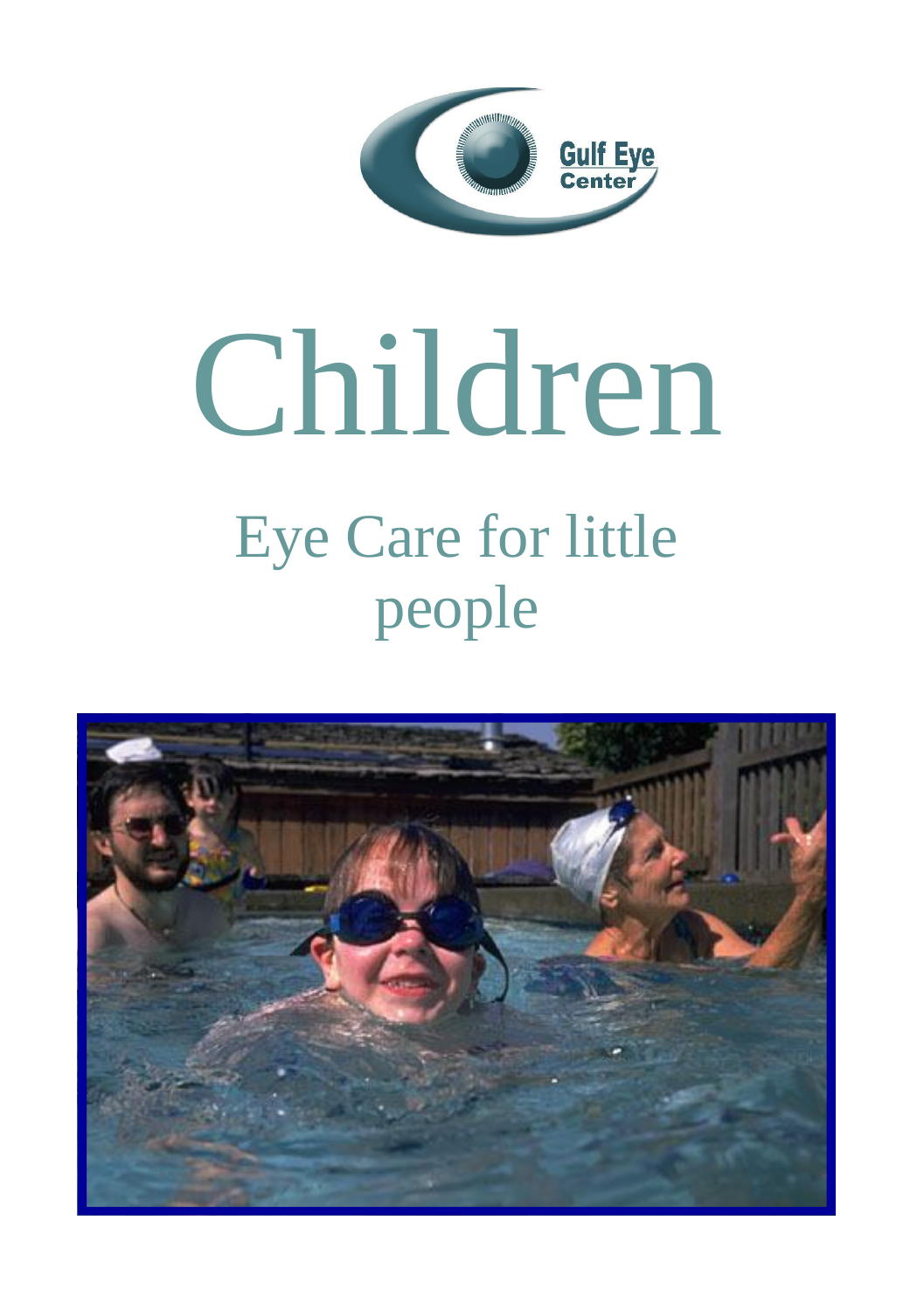### **Are My Child's Eyes Protected During Sports and Recreational Activities?**

It may be difficult at first to convince your budding Wayne Gretzky and Lisa Leslie to be the first on the team to wear eye protection. But it's even more difficult to hear words like "corneal laceration," "globe rupture" or " hyphema" when you're standing in an emergency room with your injured child.

There are an estimated 40,000 sports and recreation-related eye injuries each year and the majority of them happen to children.

Most of you know about the importance of bicycle helmets, catcher's masks and skating pads for your kids, but what many of you may not know is that your child's vision also may be at risk if he or she plays certain sports without special eye protection. The good news is that 90 percent of these injuries are preventable with the appropriate eyewear.

If your child plays sports, your Eye M.D. (Ophthalmologist) and the American Academy of Ophthalmology recommend the following eye protection:

 Baseball, hockey and lacrosse-a helmet with a polycarbonate facemask or wire shield. Make sure hockey facemasks are approved by the Hockey Equipment Certification Council (HECC) or the Canadian Standards Association (CSA) or a similar local organization.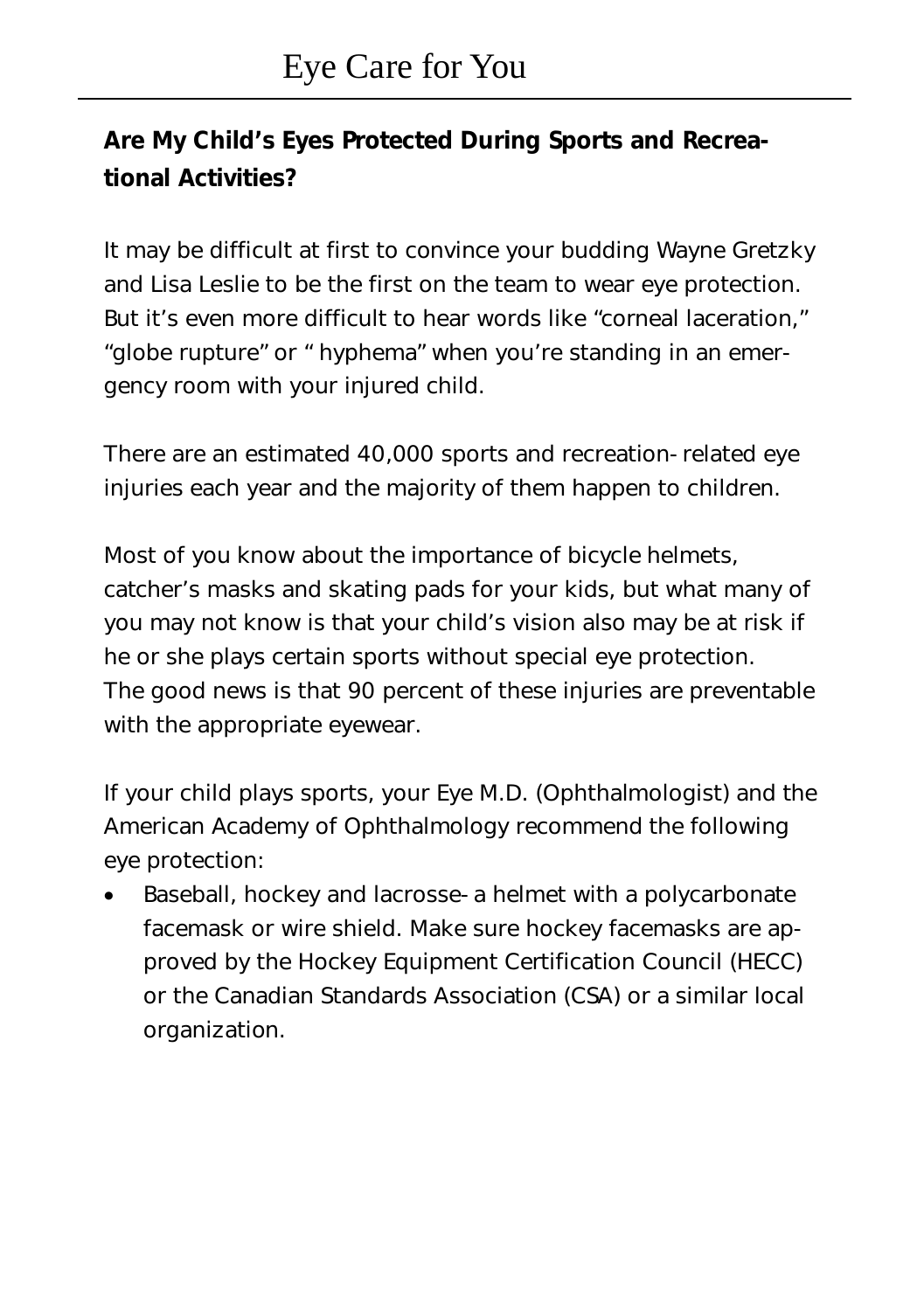- Basketball, racquet sports and soccer-sports goggles with polycarbonate lenses and side shields. Make sure goggles meet the American Society for Testing and Materials (ASTM) standards.
- Eyewear may be needed for other sports as well. Check with your Eye M.D. (Ophthalmologist) for the proper protection.

Although no type of eye protection can prevent every injury, studies and experience have shown that the right protective eyewear is very effective. Also, there's no evidence that wearing eye protection hampers athletic performance. Many famous athletes, including NBA All-Star Kareem Abdul-Jabber and NFL Hall of Famer Eric Dickerson, have excelled in their respective sports while wearing protective eyewear.

As well as sports activities, certain toys also can pose a threat to your child's vision. Be sure that toys and games are appropriate for your child's age and maturity level. Children's eyes can be severely injured by sharp or protruding parts or toys with projectiles. **AVOID GIVING YOUR CHILDREN TOYS SUCH AS BOWS AND ARROWS, DARTS AND PELLET GUNS.**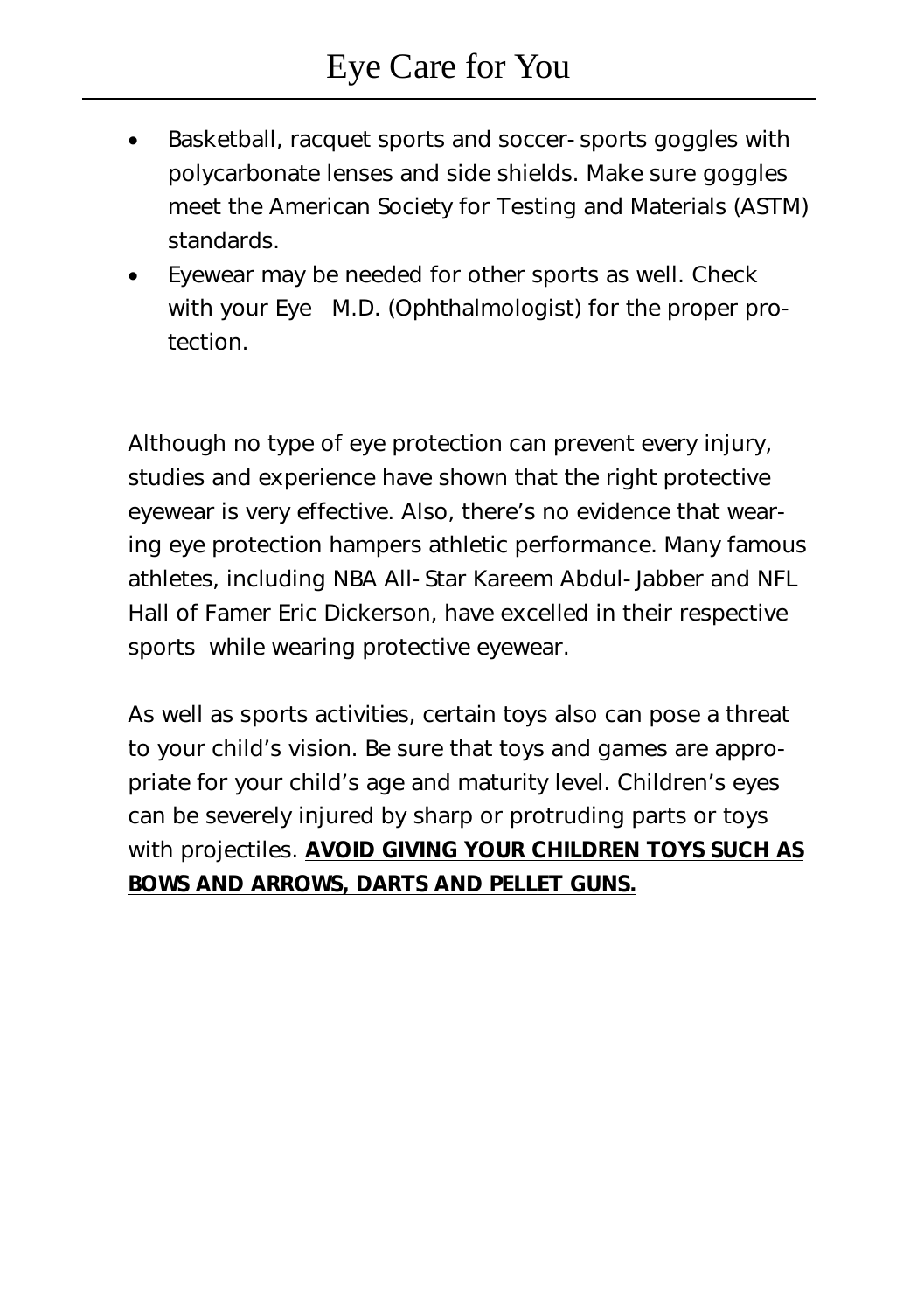#### **How often Should I Have My Children's Eyes Screened?**

Your Eye M.D. (Ophthalmologist) recommends the following schedule for pediatric eye examinations.

Children:

Screening for eye disease by trained personnel—Eye M.D. (Ophthalmologist), pediatrician or trained screener should be conducted at:

> Newborn to 3 months months to 1 year years (approximately) years (approximately)

Some factors may put your child at increased risk for eye disease. If any of these factors apply to your child, check with your Eye M.D. (ophthalmologist) to see how often you should have a medical eye exam:

> Premature birth Developmental delay Personal or family history of eye disease African-American heritage (African-Americans are at in creased risk for glaucoma) Previous serious eye injury Use of certain medications (check with your Eye M.D, Ophthalmologist.) Some diseases that affect the whole body (such as diabetes, Arthritis, High Blood Pressure, or HIV infection).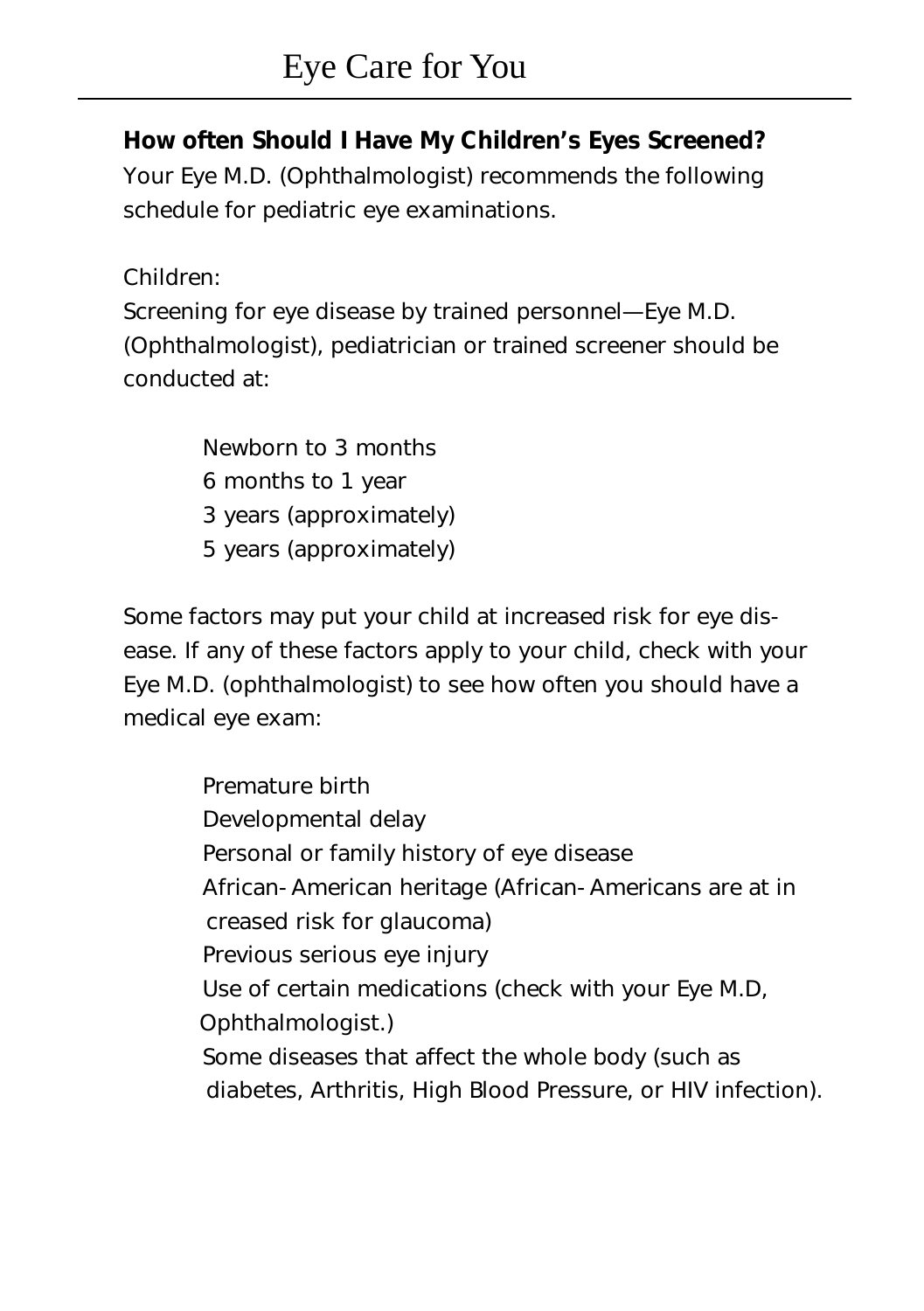#### **How Can I Keep My Child's Eyes Healthy?**

Nearly one in twenty preschoolers and one in four school-aged children have a problem that could result in permanent vision loss if left untreated. That is why it is important to have your child's eyes screened by an eye specialist, such as an Eye M.D. (Ophthalmologist), primary care provider, family doctor, pediatrician or a trained screener. They should see an Eye M.D. promptly if there us a family history of eye problems or if a problem is apparent. An Eye M.D. can detect possible vision problems and take action to correct them early before they become more serious.

Every child should have an eye screening before age 5. An eye care professional will screen your child for:

- Amblyopia—a serious disorder in which the brain "shuts off" images from a "weaker" or misaligned eye. The problem can often be corrected by patching the stronger eye for a period of time. If not treated early, the condition can become permanent.
- Ptsosis—a drooping of the upper eyelid. The lid may droop slightly or it may completely cover the pupil. At times, ptsosis can restrict or block normal vision. Surgery usually corrects the problem, but there are times when medications are used instead.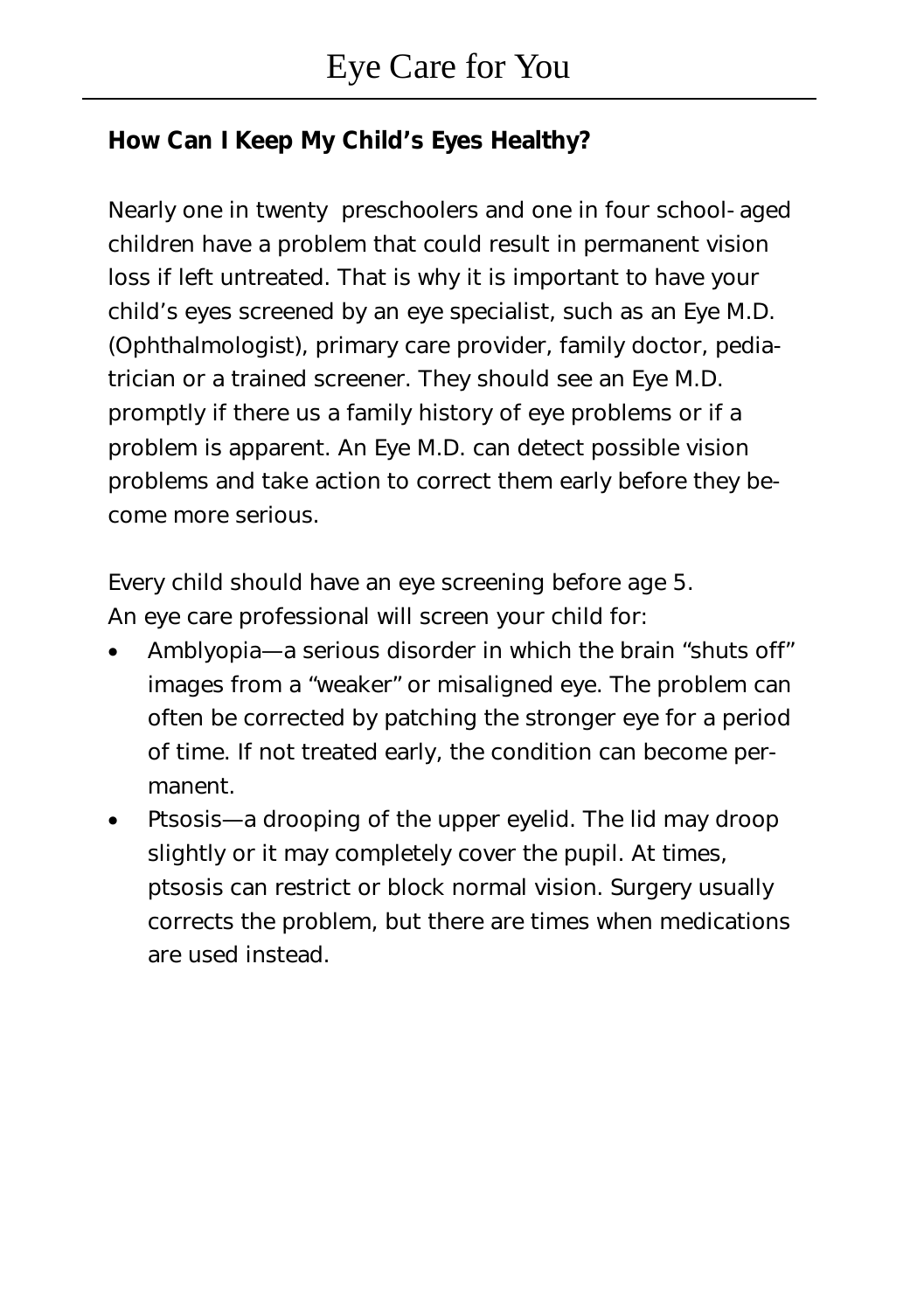## Eye Care for You

- Strabismus—sometimes signaled by "crossed eyes," this disorder can lead to serious vision problems. It can often be corrected with glasses or in some cases surgery.
- Refractive errors—these include nearsightedness (myopia), farsightedness (hyperopia) and astigmatism. These problems can be corrected with glasses or for older children contact lenses.

Because some of these conditions are easy to miss, early detection and treatment of childhood eye problems is crucial for maintaining good vision throughout life. Consider the recommended schedule for pediatric eye examinations.

Also, another way to ensure your child keeps his or her good vision throughout life is for you to set a good health example:

- Always wear protective eyewear when playing sports, working in the yard, using harsh chemicals or working on the car.
- Make sure your children know the hazards of playing with fireworks. Don't use them yourself or allow kids to use them. Instead, take your family to a professional fireworks show.
- Have your own eye exams (and other health exams) at recommended intervals. It demonstrates to your child that his or her body is worth taking care of and that preventive medicine is the best medicine.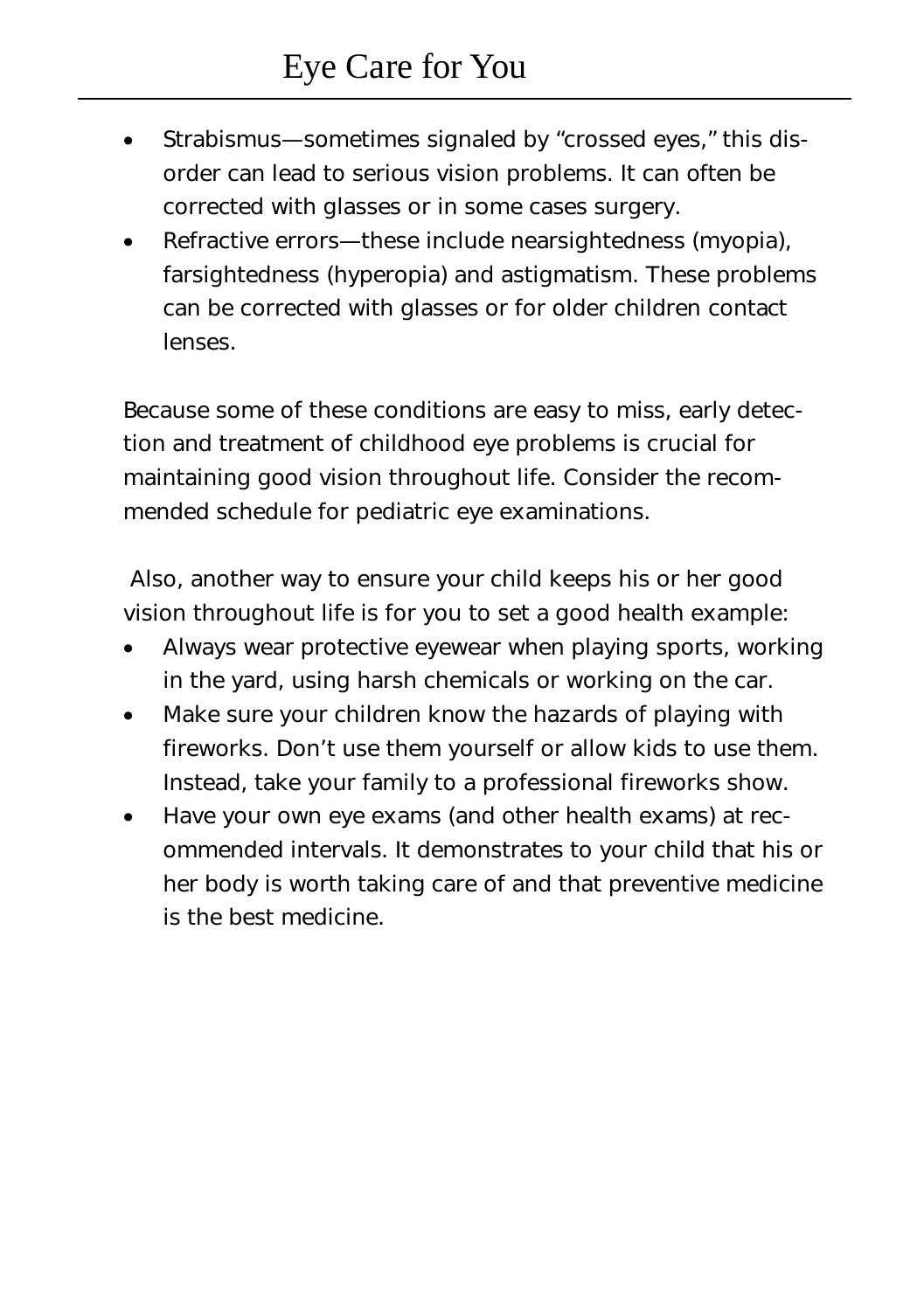